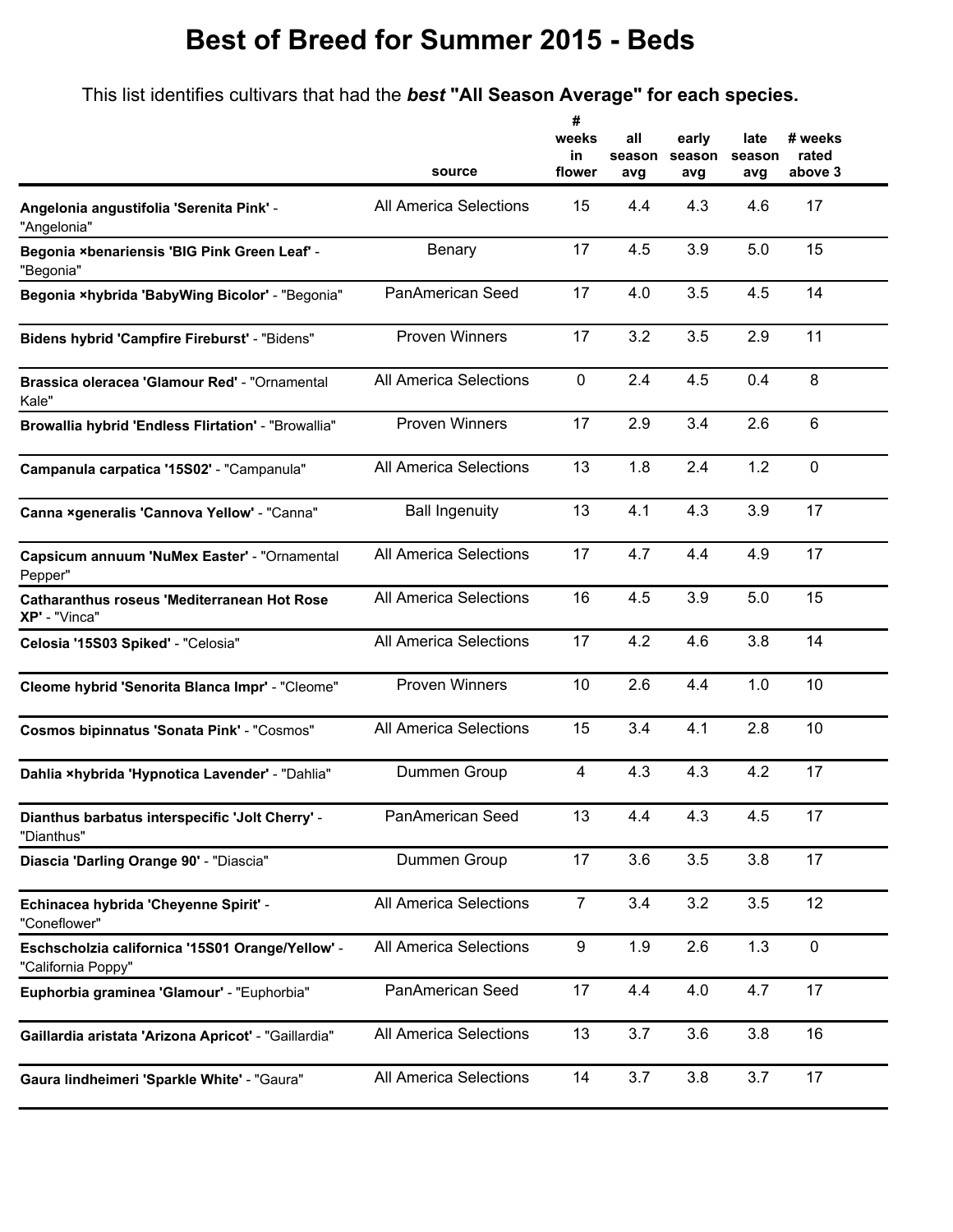## **Best of Breed for Summer 2015 - Beds**

|                                                                                      | source                        | # weeks<br>in<br>flower | all<br>season<br>avg | early<br>season<br>avg | late<br>season<br>avg | # weeks<br>rated<br>above 3 |
|--------------------------------------------------------------------------------------|-------------------------------|-------------------------|----------------------|------------------------|-----------------------|-----------------------------|
| Gerbera hybrida 'Hello! Miss Scarlet' - "Gerber<br>Daisy"                            | <b>Proven Winners</b>         | 12                      | 4.7                  | 4.4                    | 5.0                   | 17                          |
| Gerbera jamesonii 'Funtastic Mango' - "Gerber<br>Daisy"                              | <b>Ball Ingenuity</b>         | 13                      | 4.5                  | 4.0                    | 4.9                   | 17                          |
| Helianthus annuus '14F04 Semi-Dwarf for Future<br><b>Introduction'</b> - "Sunflower" | <b>All America Selections</b> | 6                       | 2.1                  | 2.8                    | 0.9                   | $\overline{4}$              |
| Hibiscus acetosella 'Little Zin' - "Hibiscus"                                        | <b>Ball FloraPlant</b>        | 0                       | 4.3                  | 4.2                    | 4.3                   | 17                          |
| Hibiscus moscheutos 'Luna Rose' - "Hibiscus"                                         | PanAmerican Seed              | 10                      | 4.1                  | 4.1                    | 4.2                   | 17                          |
| Impatiens hawkeri 'Divine Violet Improved' - "New<br>Guinea Impatiens"               | PanAmerican Seed              | 6                       | 2.1                  | 2.6                    | 1.6                   | $\mathbf 0$                 |
| Impatiens hybrid 'Rockapulco Wisteria' -<br>"Impatiens"                              | <b>Proven Winners</b>         | 16                      | 4.0                  | 3.9                    | 4.1                   | 17                          |
| Impatiens hybrida 'Bounce Violet' - "Impatiens"                                      | Selecta                       | 17                      | 4.6                  | 4.3                    | 5.0                   | 17                          |
| Impatiens walleriana 'SunPatiens Spreading Shell<br>Pink' - "Impatiens"              | <b>All America Selections</b> | 17                      | 4.2                  | 4.2                    | 4.2                   | 16                          |
| Ipomoea batatas 'SolarPower Red' - "Sweet"<br>Potato"                                | <b>Ball FloraPlant</b>        | 0                       | 4.9                  | 4.7                    | 5.0                   | 17                          |
| Isotoma fluviatillis 'Beth's Blue' - "Isotoma"                                       | <b>Proven Winners</b>         | $\mathbf 0$             | 1.5                  | 3.3                    | 0.0                   | 6                           |
| Lantana camara 'Luscious Pinkberry Blend' -<br>"Lantana"                             | <b>Proven Winners</b>         | 17                      | 4.9                  | 4.8                    | 4.9                   | 17                          |
| Lobelia erinus 'Lucia Ultraviolet' - "Lobelia"                                       | <b>Proven Winners</b>         | 17                      | 2.5                  | 3.9                    | 1.3                   | $\overline{7}$              |
| Lobelia speciosa 'Starship Deep Rose' - "Lobelia"                                    | Kieft                         | $\overline{4}$          | 2.6                  | 3.3                    | 2.0                   | 5                           |
| Melampodium paludosum 'Million Gold' -<br>"Melampodium"                              | <b>All America Selections</b> | 17                      | 3.5                  | 3.8                    | 3.3                   | 15                          |
| Osteospermum ecklonis 'Akila Daisy White' -<br>"Sparkler Daisy"                      | All America Selections        | 6                       | 2.4                  | 3.3                    | 1.6                   | 6                           |
| Pelargonium ×hortorum 'Big Ezee Fuchsia Blue' -<br>"Geranium"                        | Dummen Group                  | 9                       | 2.5                  | 3.4                    | 1.7                   | 5                           |
| Pelargonium interspecific 'Cumbanita Lilac' -<br>"Geranium"                          | Dummen Group                  | 15                      | 2.2                  | 2.9                    | 1.6                   | $\overline{\mathbf{4}}$     |
| Pelargonium peltatum 'Great Balls of Fire Merlot' -<br>"Geranium"                    | Dummen Group                  | 11                      | 1.4                  | 2.1                    | 0.7                   | $\mathbf{1}$                |
| Penstemon barbatus coccineus - "Penstemon"                                           | All America Selections        | 1                       | 4.1                  | 3.8                    | 4.3                   | 17                          |
| Petunia ×hybrida 'Tidal Wave Red Velour' -<br>"Petunia"                              | PanAmerican Seed &            | 17                      | 4.8                  | 4.6                    | 4.9                   | 17                          |
| Petunia xhybrida 'Supertunia Vista Bubblegum' -<br>"Petunia"                         | <b>Proven Winners</b>         | 17                      | 4.9                  | 4.8                    | 4.9                   | 17                          |